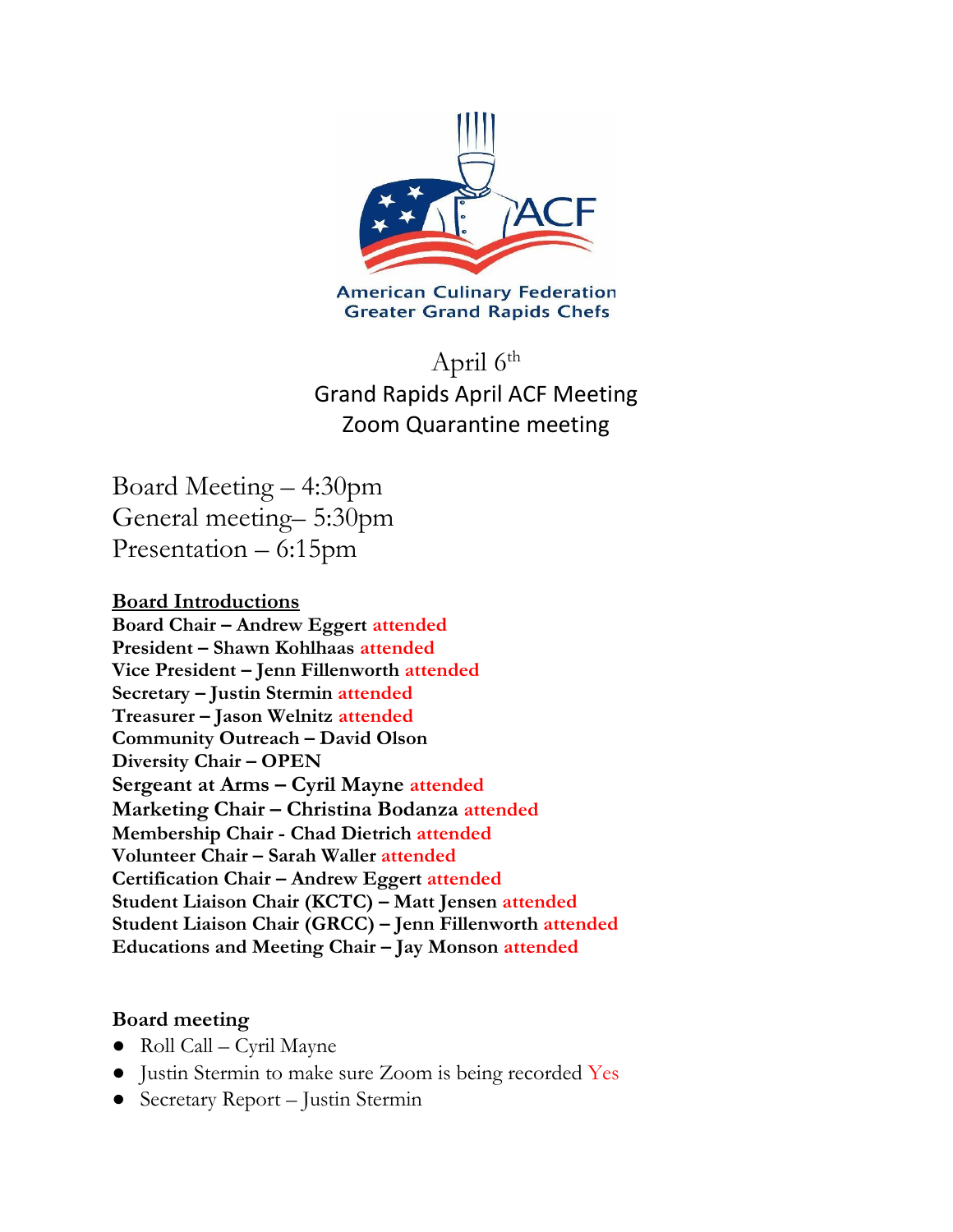- o Determination of Quorum
- o Presentation & Adoption of Meeting's Minutes
- President's Report Shawn Kohlhaas
	- o Reach out Initiative Going well still waiting on some board to send in replies to lists of members to call.
	- o KFB fundraiser BBQ It is set up and haven't promoted it yet. send to people who you know can contribute, email blasts, use mail chimp, give anything to help. \$25 dollars or more you can attend the bbq. Share via Facebook. send a personal email to them. CJ Devries from GR NOW and Jeff Haage and bucks and other members sent out.
	- o Diversity chair position still open In talks with Chef Oscar from Mexo
	- o New social media manager CJ from GR now \$200 a month On hold We will amp up the acf chapter now.
- The feast for kids event will now be held digitally as of now.
- Vice President's Report Jenn Fillenworth
	- o VP Report As far as acf cert we are on a hold to schedule anything for right now waiting on covid to slow or stop with time coming soon after seeing what happens. May 5th was the tentative date. Maybe the second week in july. waiting on grcc.
- cc is thinking as soon as we can they would like to have the speaker series.
- Treasurer's Report Jason Welnitz

March 1st 2020 Starting Balance 20374.80

Withdrawls/ Checks

| $3/4/2020$ Mail Chimp    |                                       | $-29.99$   |          |           |
|--------------------------|---------------------------------------|------------|----------|-----------|
| 3/3/2020GRCC Scholorship |                                       | $-1500.00$ |          |           |
|                          | 3/13/2020 Culinary Culityations #2062 |            |          | $-265.50$ |
|                          | 1795.49 21999.59                      |            |          |           |
| 1795.49                  |                                       |            |          |           |
| Minus Withdrawls         |                                       |            | 18579.31 |           |
| Deposits-                |                                       |            |          |           |
|                          | 3/3/2020 Event Brite ACF Awards       |            | 2169.00  |           |
|                          | 3/17/2020 Checking Deposit            |            | 2550.00  |           |
| 3/31/2020                | Interest                              | 0.37       |          |           |
|                          | 4719.37 18579.31                      |            |          |           |
| 4719.37                  |                                       |            |          |           |
| 23298.68                 |                                       |            |          |           |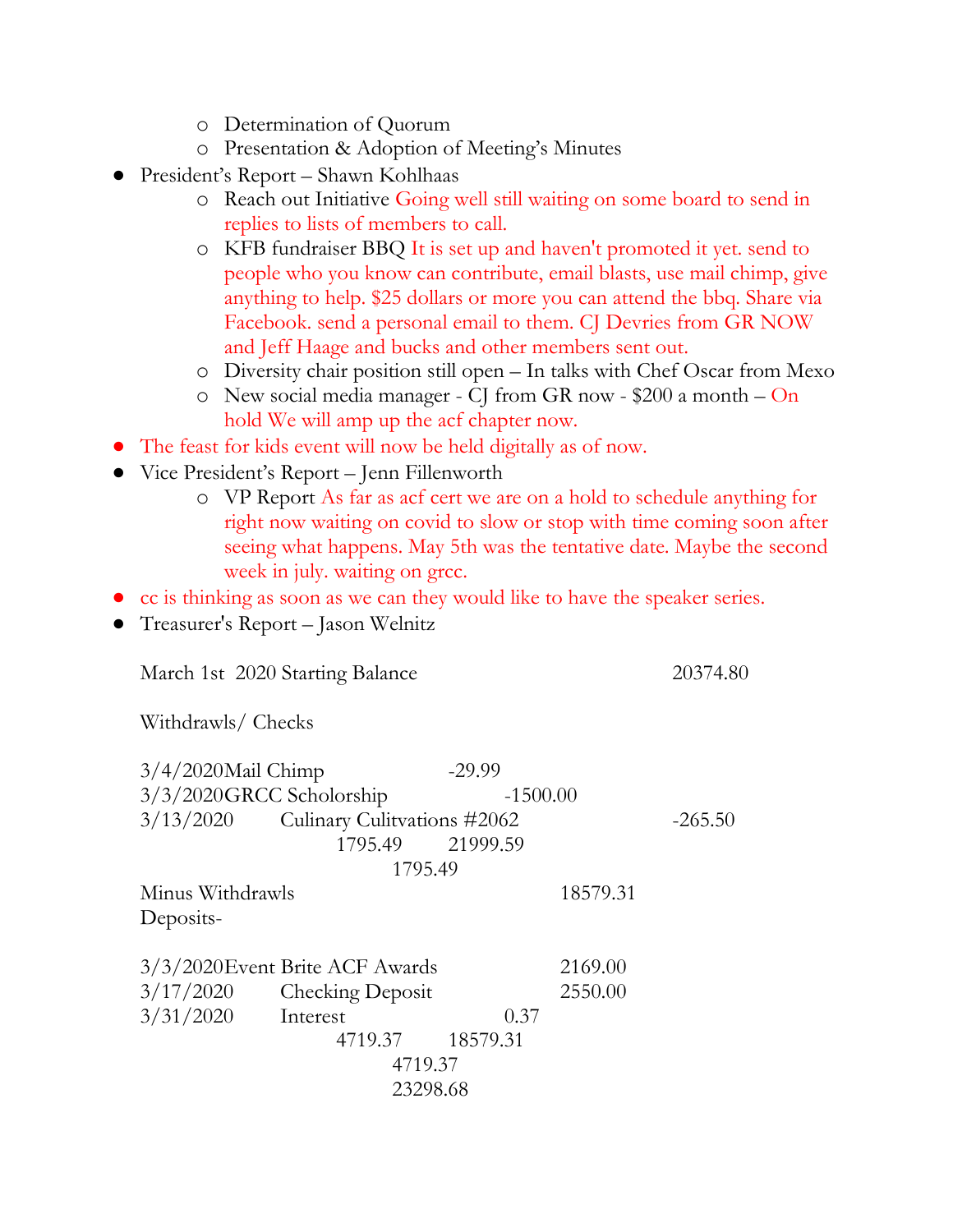Statement as of March 31 2020 23298.68

Outstanding Checks-Junior Culinarian Scholarship 500.00

- Marketing chair Christina Bodanza
	- o Monthly newsletter –March out? April? out please share it.
	- o Email to promote the BBQ fundraiser as well as other initiatives to promote BBQ fundraiser
	- o Social media calendars- CJ (connect yet?)
	- o Bi-weekly meeting and event emails Christina
	- o New marketing committee members? Still looking for help from someone.
	- o Please keep sharing the document shawn has shown. the document is meant to help all affected by covid
- Community Outreach –David Olson
	- o Outreach update
	- o Chefs with Benefits Launch April 1<sup>st</sup> Postponed
		- Information for trifold due  $4/1/20$
		- **•** Partners
		- Restaurant Partners
		- Medical Insurance
		- Need to send information for trifold to Alysia 4 hours approved
		- Need to find new partners who brought what to the table?
- Diversity Chair Chef Oscar? shawn will be following back up.
	- o Woman Chef Empowerment
	- o LBGTQ Empowerment
	- o Ethnic community integration
	- o Shawn has spoken with Guillermo at the WMHCC to work on ethnic integration and support from our ACF chapter.
		- Upcoming events or opportunities?
	- o Growing the group and committee
- Student Liaison Chairs Jennifer Fillenworth, Matthew Jensen, Sarah Waller
	- o KCTC liaison update Matthew Jensen
		- New Student chapter and officers
		- **I** All KCTC students now members
			- $\bullet$  5 main goals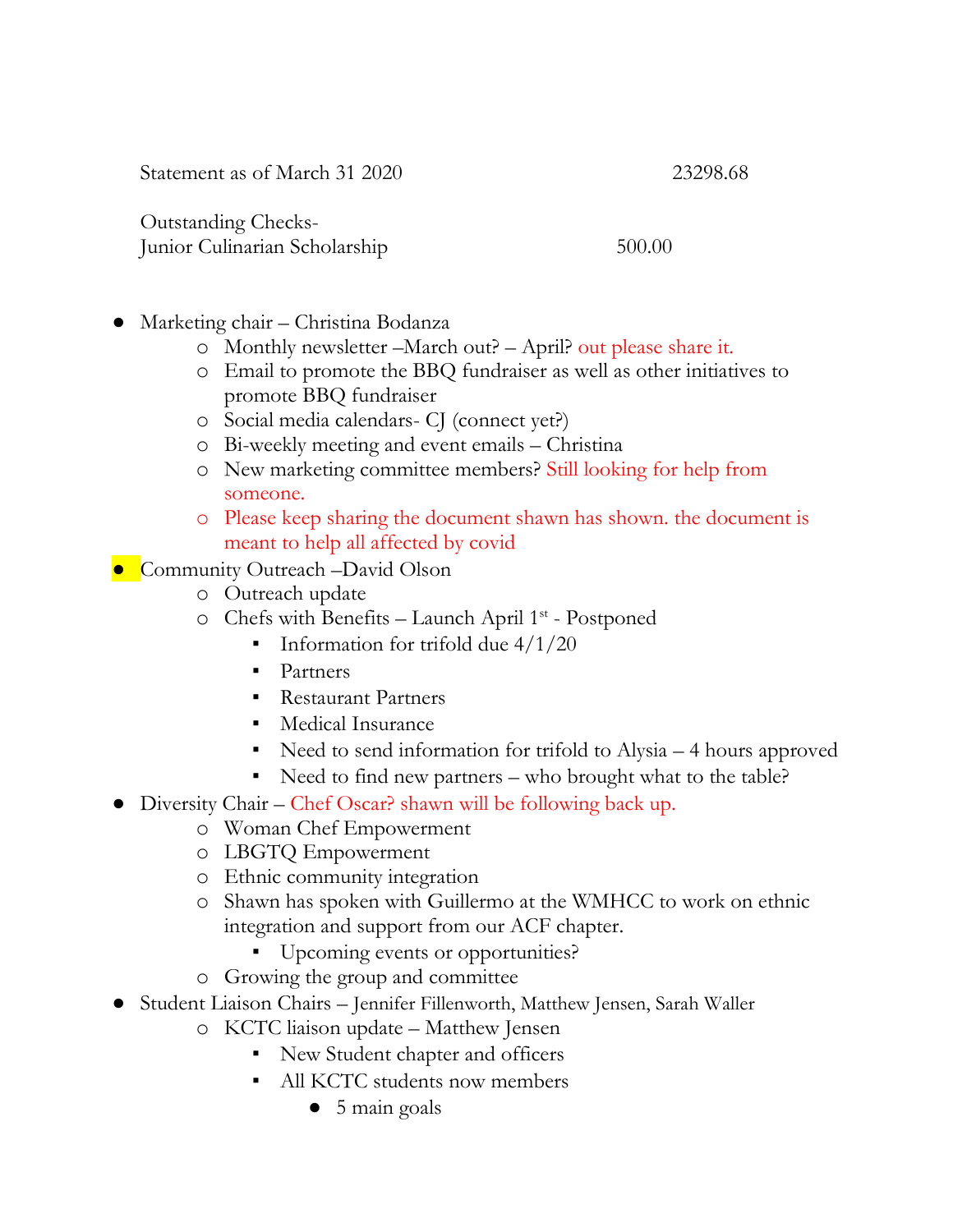- Next events
- Competitions
- o GRCC liaison update Jenn Fillenworth
	- **•** Instructor relations and involvement
	- ACF Recruitment and support
	- Next student meet and greet
	- Work on developing student chapter
	- Need student committee members
- Certification Chair Andrew Eggert, CEC
	- o Certifications plans for 2020 Canceled or postponed?
- Volunteer Chair Sarah Waller
	- o Recruitment on new volunteers
	- o Organization and gathering of volunteers for all ACF affiliated events
	- o In charge of volunteer lists and update of volunteer information
	- o Find volunteer organization application
- Membership chair Chad Dietrich
- Chad has 1 member listed membership@acfchefs.net
	- o Membership drive and progress
	- o Ideas for more active involvement for members
	- o Reaching out to past members
	- o Recruitment on new foodservice industry members
	- o Reach out to all members that did not resign
	- o Build membership for chapter
	- o Submit membership applications and check from ACF for presenting chefs
	- o Follow up with non-members from past meetings
	- o Chef Jenna, Chef Clark and Jessica Ann Tyson memberships completed?
- Educations and meetings chair Jay Monson

### No confirmation on any events yet.

- o Organizing all the meetings, educations and events
- o Source all needs for events
- o Quarterly meetings?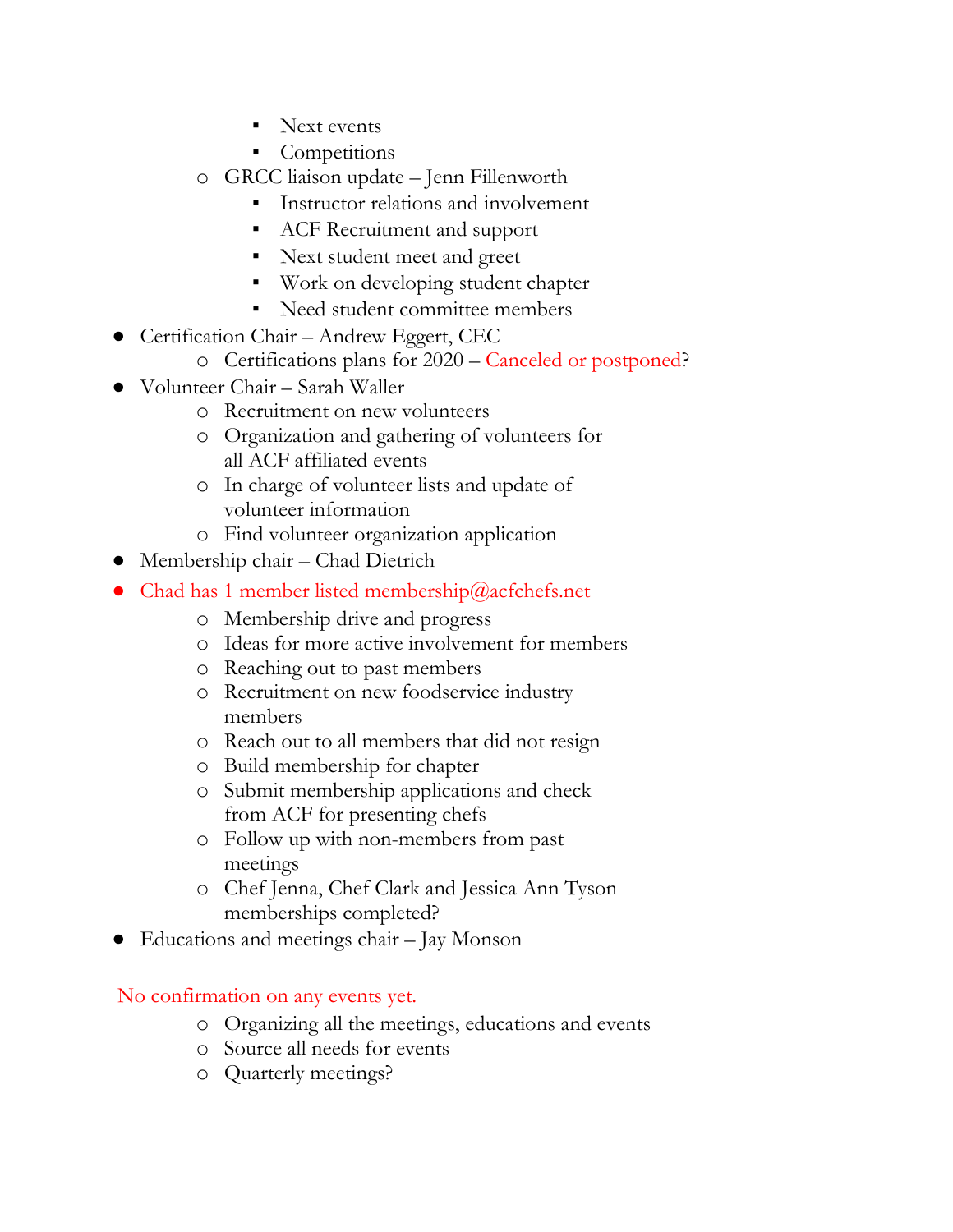o Investigate all potential meeting spaces and demonstrations and get set up (\$200 for food and Bev)

### **Events Chairs**

- ACF Awards Shawn Kohlhaas
	- o Great job this year!
	- o Waiting on bill form GRCC
- Feast for Kids Chair –Andrew Eggert & Shawn Kohlhaas
	- $\circ$  5/20/19 is the event date Any word on a new date?
	- o How did conversation go with wining chefs?
	- o Sous chef help secured?
	- o FFK chef package form to reduce confusion
- Speaker Series Chair Jenn Fillenworth
	- o Upcoming speakers for the next session at KCTC?
	- o KCTC Speaker series
	- o Budget?
	- o Current series and situation Cancelled last speaker
- Cascade Foundation Iron Chef David Olson
	- o Going to run it spring of 2021
- Summer BBQ Shawn Kohlhaas turning to Jay Monson
	- o Spoke with Bill. Currently still planning on the event.
- Brew Competition Chair Shawn Kohlhaas w/ Jay Monson
	- o Next year we are looking to integrate more of our partners to have tables for marketing.
	- o Need to get meeting set up in spring with GRBC currently all staff are laid off and emails shut down.
- Winefest report Jay Monson Move to Jason Wellnitz
	- o Fall Winefest?
	- o Volunteer needs-
- March of Dimes Signature Chef Event Jenn Fillenworth
- GFS Food Show Jay Monson
	- o ALL Michigan Meeting Sent out email to all MI ACF presidents on 2/26/20
	- o ACF Booth
- Pride and ethnic Festivals Diversity Chair